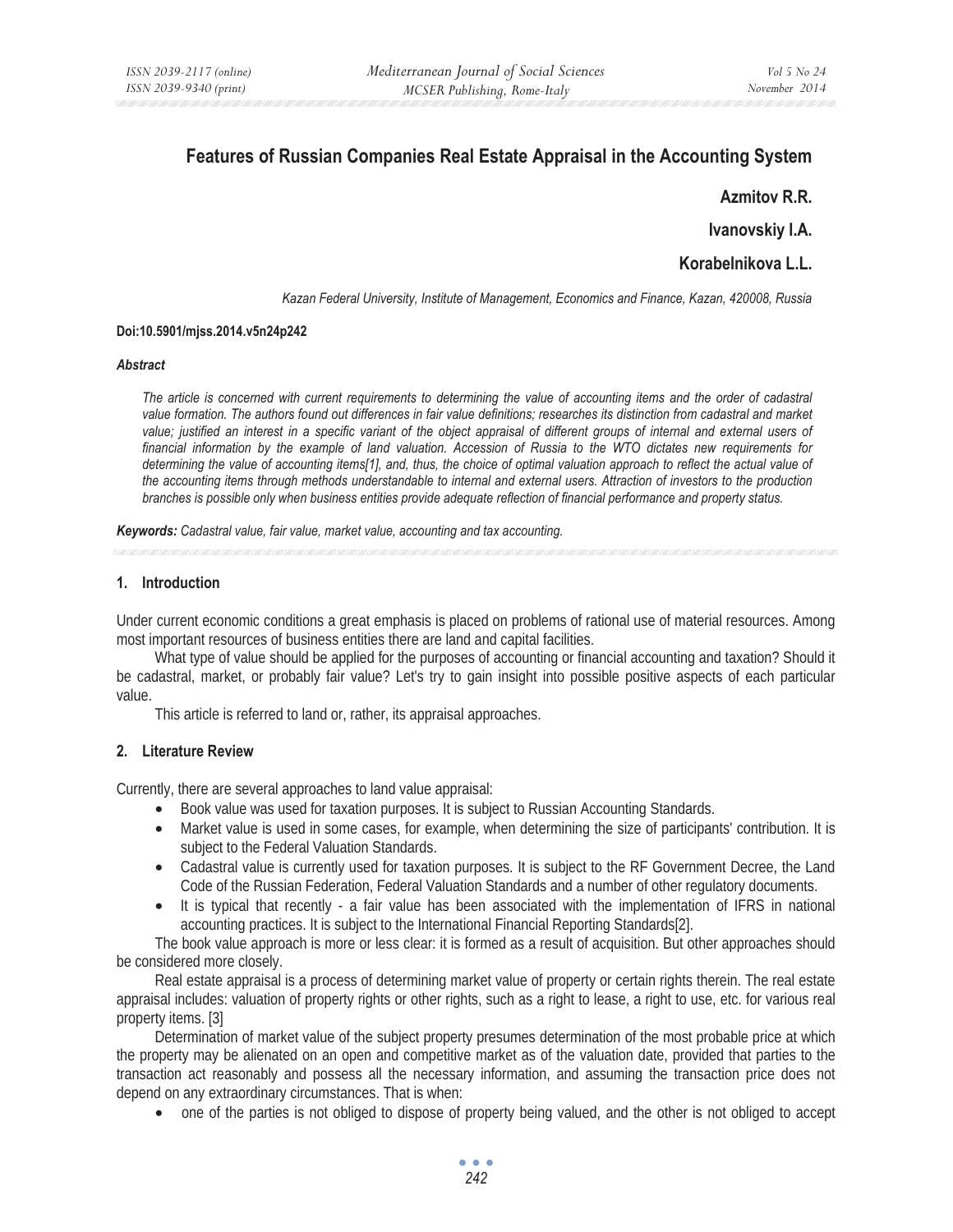performance;

- parties to the transaction are aware of the subject of the transaction and act in their own interests;
- subject property is brought to the open market through a public offer, typical of similar properties being appraised;
- transaction price is a reasonable consideration for the property being appraised with no compulsion of the parties to transaction settlement from third parties;
- payment for the subject property is expressed in monetary terms.

Determination of cadastral value of the subject property presumes determination by methods of mass appraisal of market value established and approved in accordance with laws governing the cadastral valuation conduction. Cadastral value is determined by an appraiser[4], in particular, for tax purposes. [5] The essence of cadastral value of property its determination on the basis of average value of objects in each cadastral unit. With no consideration for specific individual features of land plots, such as: legal history of the plot; access features; encumbrances and restrictions on economic activity of the plot, special importance of real estate located on the plot. As a result, practically, the difference between actual market value of a particular object and its cadastral value can be very significant. [6]

There is another definition of cadastral value supplementing the first one. Cadastral value is a fixed market value of property determined in the process of state cadastral valuation by the mass appraisal method, or market value determined individually for a specific property in accordance with the legislation on appraisal activity in cases, where the appliance of mass appraisal method is impossible. [7]

Meanwhile, in case of determining market value of the land plot, its cadastral value is set as equal to its market value. [8]

In recent times a revaluation in the process of arguing cadastral value of the land plot has become frequent. This revaluation takes into account individual characteristics of the subject property. This results in a reduction in the value of the subject property, and, hence, in the size of tax payments. But this procedure is costly (evaluation, appraisal expertise [9], court costs and etc.) and time consuming.

In current accounting practice cadastral value has no effect on the data recognized in the financial statements. And market value is used:

- in determining the value of allotted shares of the Company purchased by the Company[10] by the decision of the General Meeting of Shareholders or of the Board of Directors (Supervisory Board) of the Company;
- in determining the value of non-cash contributions to the authorized (share) capital;
- in determining the value of donated property;
- and in other cases not affecting directly the financial statements.

On the grounds of concepts of cadastral and market value it is obvious that market value has wider application.

According to IFRS 40 *Investment Property*[11], a fair value is the price that would be received to sell an asset or paid to settle a liability in an orderly business transaction between market participants at the measurement date. That is the price at which a company would sell an asset or debt of a third party. [12]

This formulation is close to the definition of the market price given in the Russian valuation standards mandatory for practitioners of valuation activities and, therefore, for all market participants. Thus, according to the said standards, market value of the subject property is the most probable price at which it can be sold on the open market in a competitive environment [13].

According to IFRS 13 *Fair Value Measurement*[14], there are three approaches to fair value measurement (market approach, income approach, and cost approach) and three levels of hierarchy of the inputs used to measure the fair value of assets and liabilities based on the application of judgement. [12] All of the foregoing complies with requirement of the clause 20 of the Federal Valuation Standard No. 1 "General Valuation Concepts; Approaches and Requirements to Valuation (FVS No. 1)", according to which the appraiser must apply market, income and cost approaches in the process of value measurement [15].

As can be seen from the definitions, the market and fair values are similar enough and essentially duplicate each other.

The similarity of market value and fair value concepts are typical for the world practice of accounting. IFRS 16 *Property, Plant and Equipment* states [16] fair value is the price that would be received to sell an asset or paid to transfer a liability in conducting operations on a voluntary basis between market participants at the measurement date.

Thus, a similar concept of market value (which is used in the cases mentioned above) appeared in domestic practice.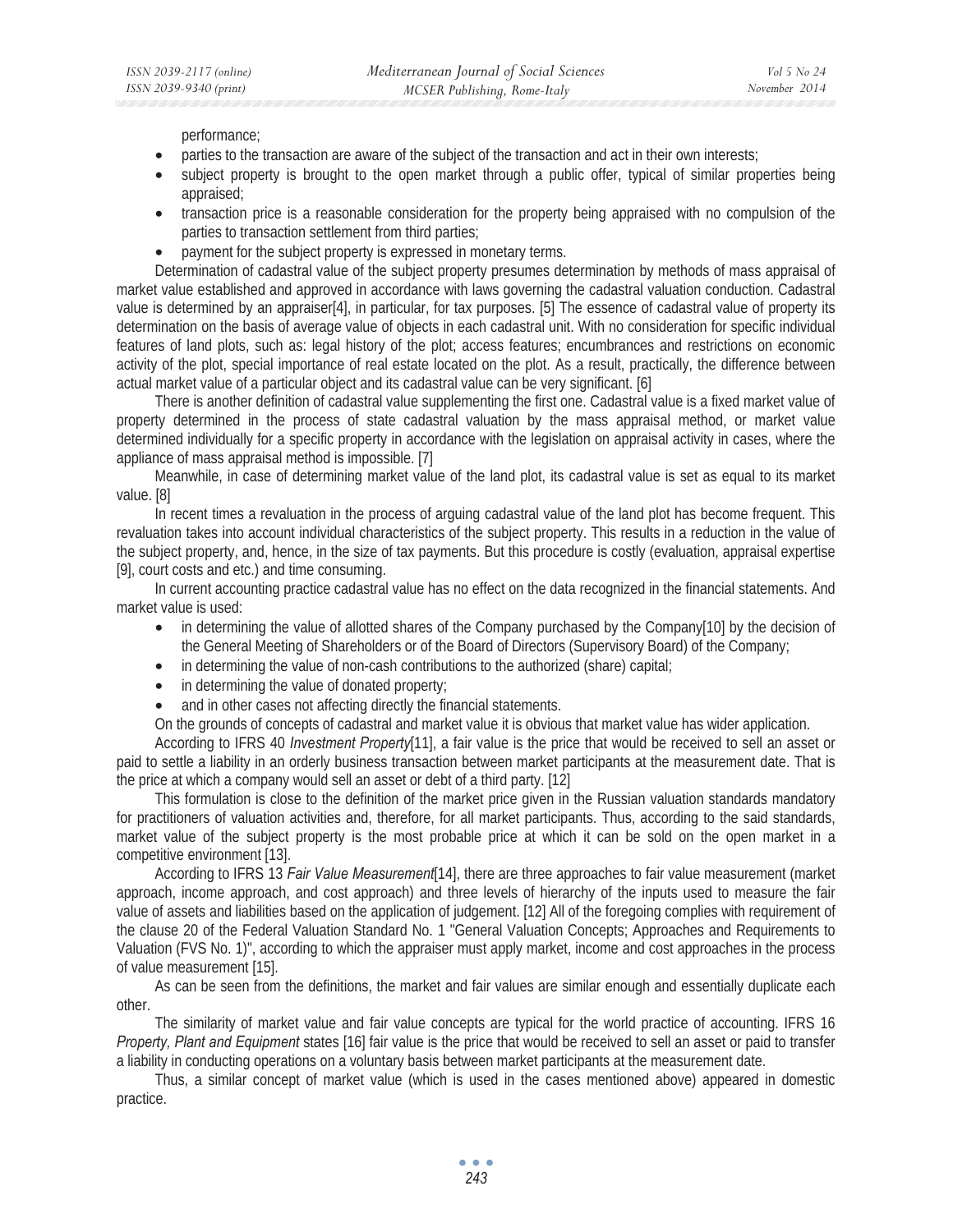## **3. Unresolved Issues**

In general, considering the above mentioned types of value it is possible to build the following sequence of values (in descending order): cadastral value  $\rightarrow$  market (fair) value  $\rightarrow$  balance-sheet value (this hierarchy is typical of market functioning conditions in the case of property overcosting as it currently happens to be).

This provision also will be typical in the near future for measurement of cadastral value of capital facilities.

Let us create a table 1 "Identification of the value types in relation to the intended use" for illustration of defined value types and preferences of its users:

| User            | Value for accounting purposes                    | Value for tax purposes                           |
|-----------------|--------------------------------------------------|--------------------------------------------------|
| Owners          | Market (fair) value - reflects the real value of | Balance-sheet value - reduces the burden in the  |
|                 | financial assets                                 | form of tax payments                             |
| Tax authorities | Balance-sheet value - is supported by primary    | Cadastral value - increases the amount of budget |
|                 | accounting documentation                         | revenues                                         |
| Investors       | Market (fair) value - reflects the real value of | Market (fair) value - reflects the real value of |
|                 | financial assets                                 | financial assets                                 |
| Banking         | Market (fair) value - reflects the real value of | Market (fair) value - reflects the real value of |
| structures      | financial assets                                 | financial assets                                 |
| Creditors       | Market (fair) value - reflects the real value of | Have no preferences                              |
|                 | financial assets                                 |                                                  |

**Table 1.** Identification of the object value type in relation to the intended use

As the table shows, the greatest preference should be given to market (fair) value which satisfies the maximum interests of the most of users.

But for budgetary policy cadastral value would be preferable despite the increase in the tax burden on a market participant even under the stipulation that it does not reflect the real value of the property being appraised.

Thus, to increase tax revenues we need to use cadastral value. What are the solutions?

## **4. Conclusion**

More effective, in our opinion, will be determination of market value within statutory prescribed intervals by a business entity itself[17]. Firstly, the material cost will be significantly lower (appraisal price for Kazan is about RUR6,000-15,000 without a mandatory requirement for expert examination of the appraisal report, the cost of which in a number of Russian self-regulatory organizations of appraisers amounts to RUR80,000 - 100,000). Secondly, each business entity will be personally interested to meet the deadlines of market value determination; otherwise the value will be determined by the state without the right of appeal up to the next period which, according to current legislation, is 5 years [13].

No less effective method is to determine cadastral value using a method lying in its definition, namely, through interaction with the Federal Service for State Registration, Cadastre and Cartography as related to a regular exchange of information contained in the Uniform State Register of Real Property Rights and Transactions Therewith. Statistical data can be obtained on the basis of the results of specific real estate transactions which are recorded by the Registration Chamber on a daily basis. [18]

An average price within a specific cadastral unit will be the most reliable one as it is a result of the needs of the buyer and seller. Also, the price of the transaction will correspond to the definition of fair value, which, within the accounting reform, contributes to easy transition to IFRS, and the property status of business entities will increase their attractiveness to investors.

And the objects' value determined by state bodies will cease to be considered as extremely overpriced, i.e. a kind of quit rent.

## **References**

Azmitov R.R. Unification of the accounting reporting standarts // The bullertin of the Kazan State Financial and Economic Institute, Volume 2, 2008, Pages 45-46

Fair value and audit fees. Goncharov I., Riedl, E.J., Sellhorn T., March 2014, Review of Accounting Studies, Volume 19, Issue 1: 210-